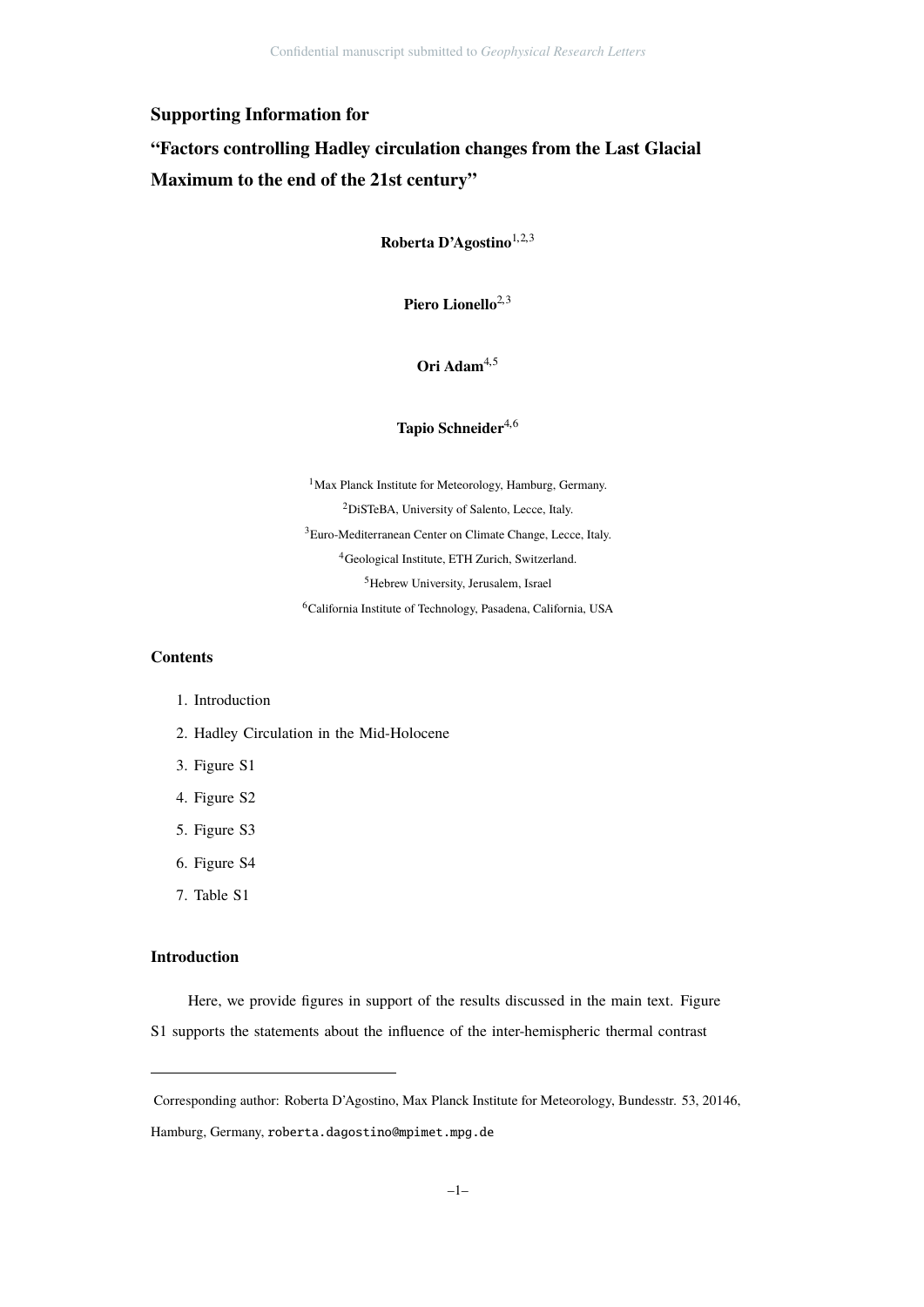

Figure S1: Seasonal cycle of the zonal mean surface air temperature difference from LGM (upper panel), MIDH (middle panel), and RCP8.5 (lower panel) to PIC. The contour interval is 1 K.

on the HC extent and strength. Figure S2 and S3 show details about the regression fits for the set of simulations, giving information about their scatter: each number represents a model according to Table S1. Additionally, Fig. S4 shows summer regressions between the HC and  $\langle TT \rangle$ . Results about summer do not differ substantially from winter, except for the NH extent: the regression in Figure S4a shows a contraction toward the equator of the NH HC as the climate warms. It is largely a result of seasonality changes, shown in Figure 2, which are themselves related to a tendency for a delayed retreat of the northern hemisphere summer monsoons under global warming [*Kitoh et al.*, 2013].

Moreover, the following section includes a short description of HC behavior in the MIDH simulations. MIDH is the most different experiment in the set because of the changed orbital parameters, leading to substantial changes of the atmospheric circulations (Figure 2).

#### **Hadley Circulation in the Mid-Holocene**

The HC response in the MIDH differs substantially from both LGM and RCP8.5, as a result of the orbital parameter change (Figure 2). In MIDH, the NH in summer receives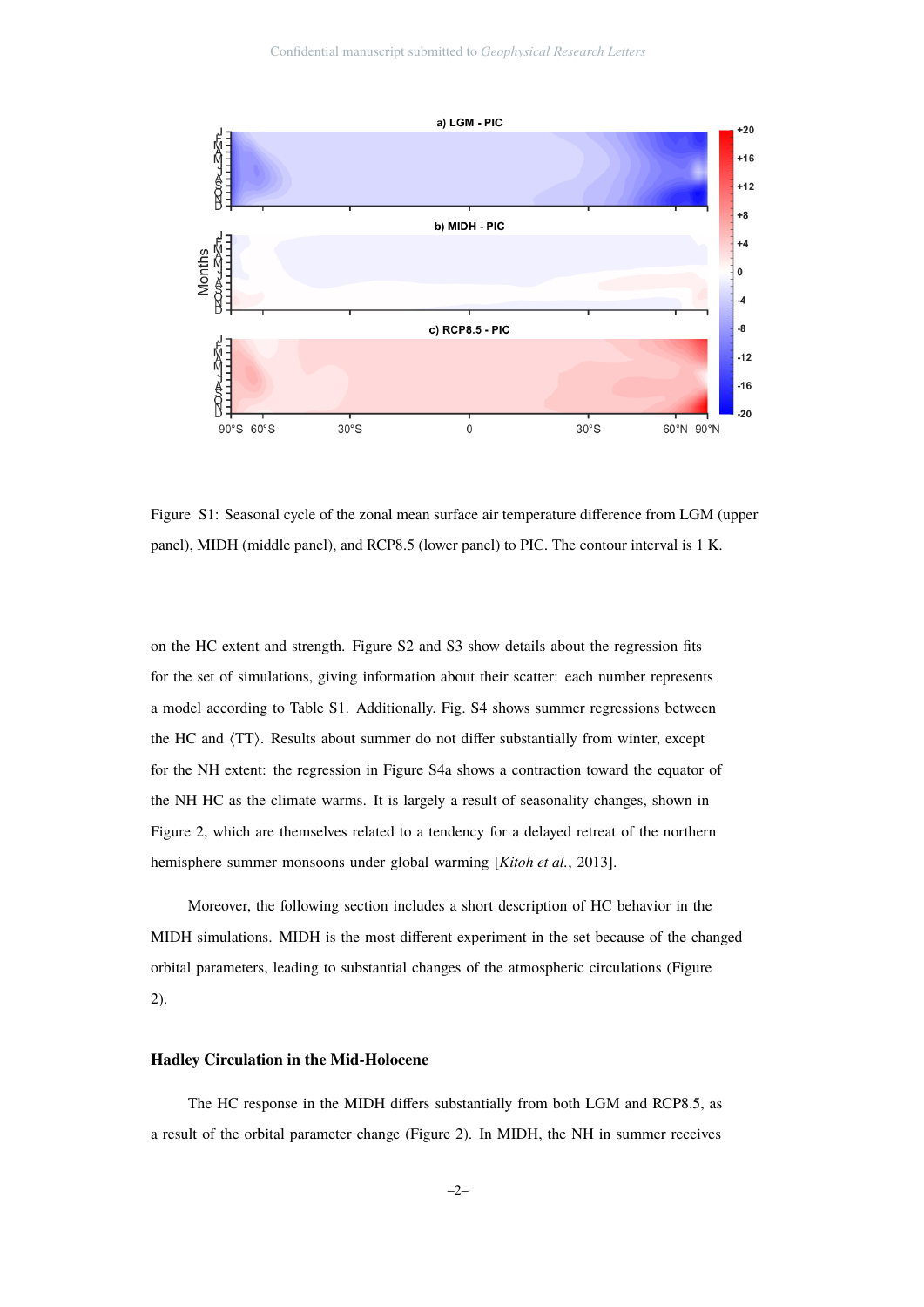

Figure S2: Scatter plots between winter values of  $\phi_{NH}$  (upper row) and  $\psi_{NH}$  (lower row) versus  $\Delta_h \theta_{\text{NH}}$ ,  $\Delta_v \theta_{\text{NH}}$ , and  $p_t$ . Each value represents the difference to the corresponding PIC value. Experiments are identified by different colors, according to the legend in (a). Each model is marked with a number, as in Table S1. Robust regression lines are shown in black. Regression coefficients  $(\alpha)$  and correlation coefficients  $(R)$  are indicated inside each panel. Statistically significant correlations (5% significance level, Student's *t*-test) are indicated by an asterisk.

additional insolation, with a corresponding reduction in the SH. This leads to a reduction of the meridional temperature contrast in the NH and to a stronger inter-hemispheric thermal contrast than other experiments (Figure S1), with very little change in the annual global or tropical mean temperature. Generally speaking, in the LGM (the coldest climate considered), the HC strengthens and contracts toward the equator, while in RCP8.5 (the warmest climate), the HC shows an opposite response (Figure 2). By contrast, the MIDH HC changes substantially compared with other experiments, as shown also by *Merlis et al.* [2013] in idealized simulations. *Merlis et al.* [2013] showed that when perihelion occurs in the summer of a hemisphere with a subtropical continent, changes in the top-ofatmosphere energy balance, together with a poleward shift of the monsoonal circulation boundary, lead to a strengthening of the monsoonal circulation. We find a similar JJA shift of the atmospheric circulation toward the warmer (northern) hemisphere, with an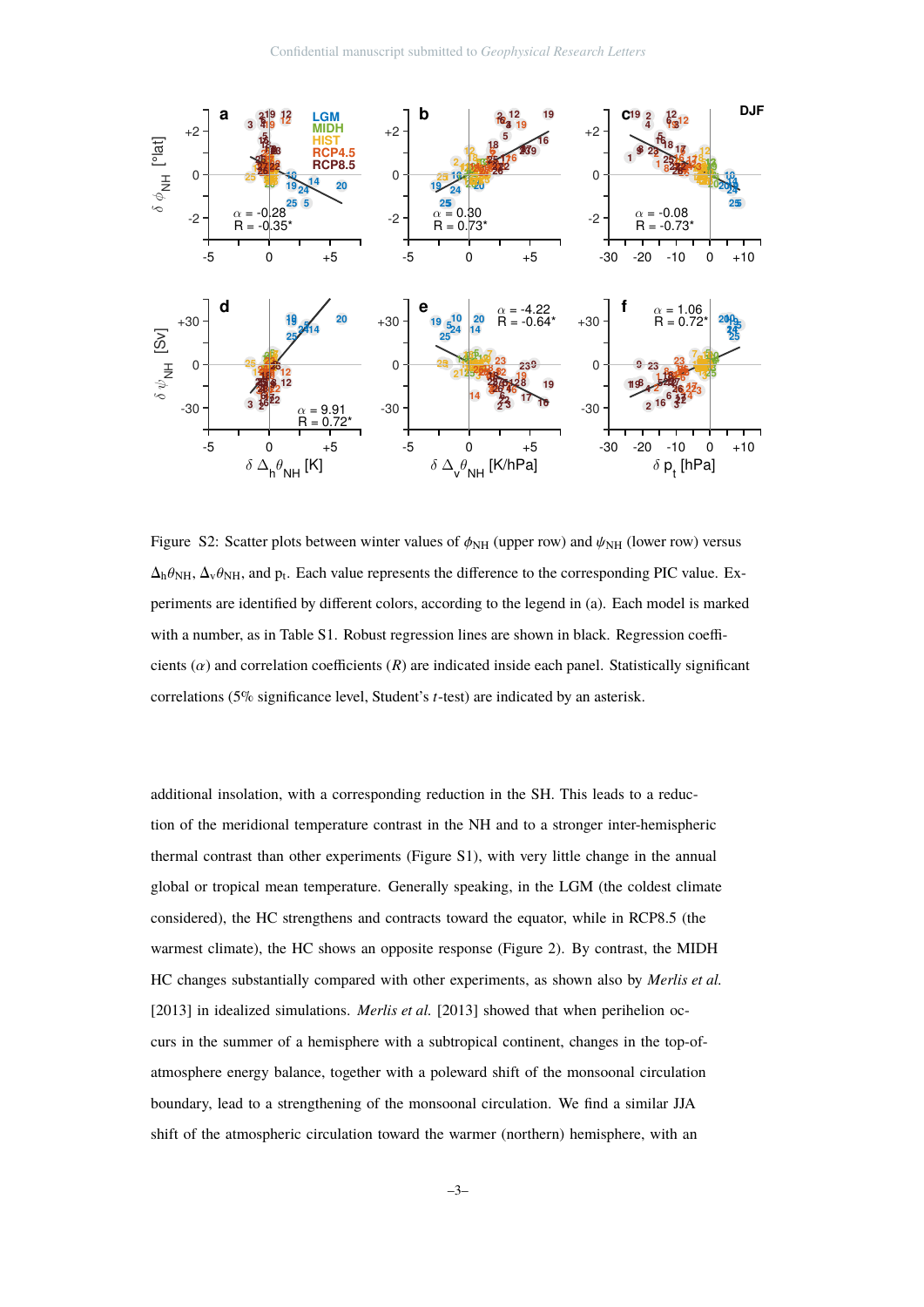

Figure S3: Scatter plots between winter values of  $\phi_{SH}$  (upper row) and  $\psi_{SH}$  (lower row) versus  $\Delta_h \theta_{\text{SH}}$ ,  $\Delta_v \theta_{\text{SH}}$ , and  $p_t$ . Plotting conventions as in Fig. S2.

associated strengthening and northward migration of the HC ascending branch and ITCZ, and with a strengthening and widening of the cross-equatorial winter (southern) HC. The warming of the NH relative to the SH leads to substantial changes in the strength of the HC; changes in the inter-hemispheric thermal contrast, in the meridional temperature gradient within a hemisphere, and in the static stability and tropopause height may all play roles in these HC strength variations.

#### **References**

- Kitoh, A., H. Endo, K. Krishna Kumar, I. F. Cavalcanti, P. Goswami, and T. Zhou (2013), Monsoons in a changing world: a regional perspective in a global context, *Journal of Geophysical Research: Atmospheres*, *118*(8), 3053–3065.
- Merlis, T. M., T. Schneider, S. Bordoni, and I. Eisenman (2013), Hadley circulation response to orbital precession. part ii: Subtropical continent, *Journal of Climate*, *26*(3), 754–771.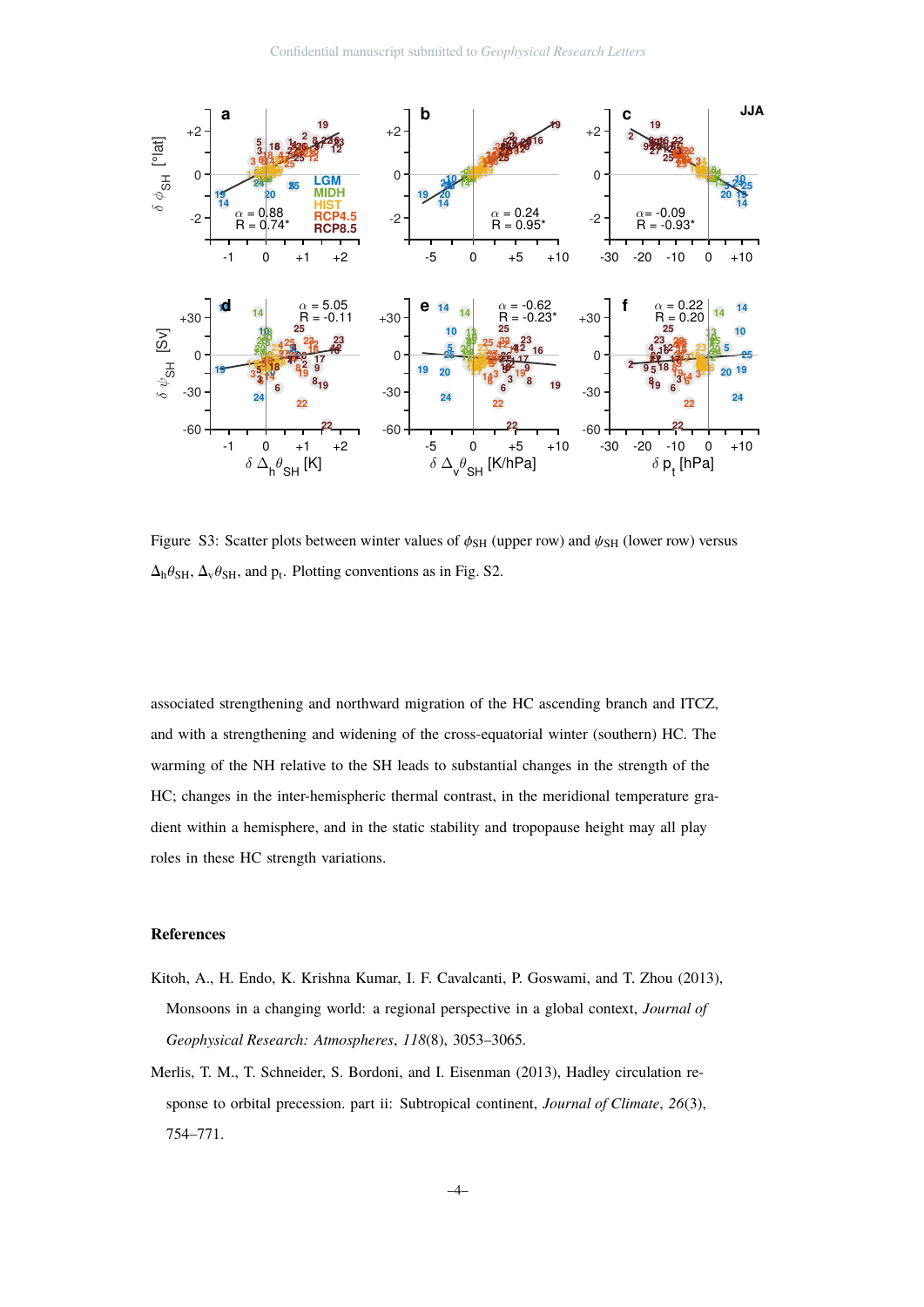

Figure S4: Scatter plots between summer values of (a)  $\phi_{NH}$ , (b)  $\phi_{SH}$ , (c)  $\psi_{NH}$ , and (d)  $\psi_{SH}$ , all versus  $\langle TT \rangle$ , averaged between 30°S and 30°N. Plotting conventions as in Fig. S2.

Stocker, T. F., D. Qin, G.-K. Plattner, M. Tignor, S. K. Allen, J. Boschung, A. Nauels, Y. Xia, V. Bex, and P. M. Midgley (2014), Climate change 2013: The physical science basis.